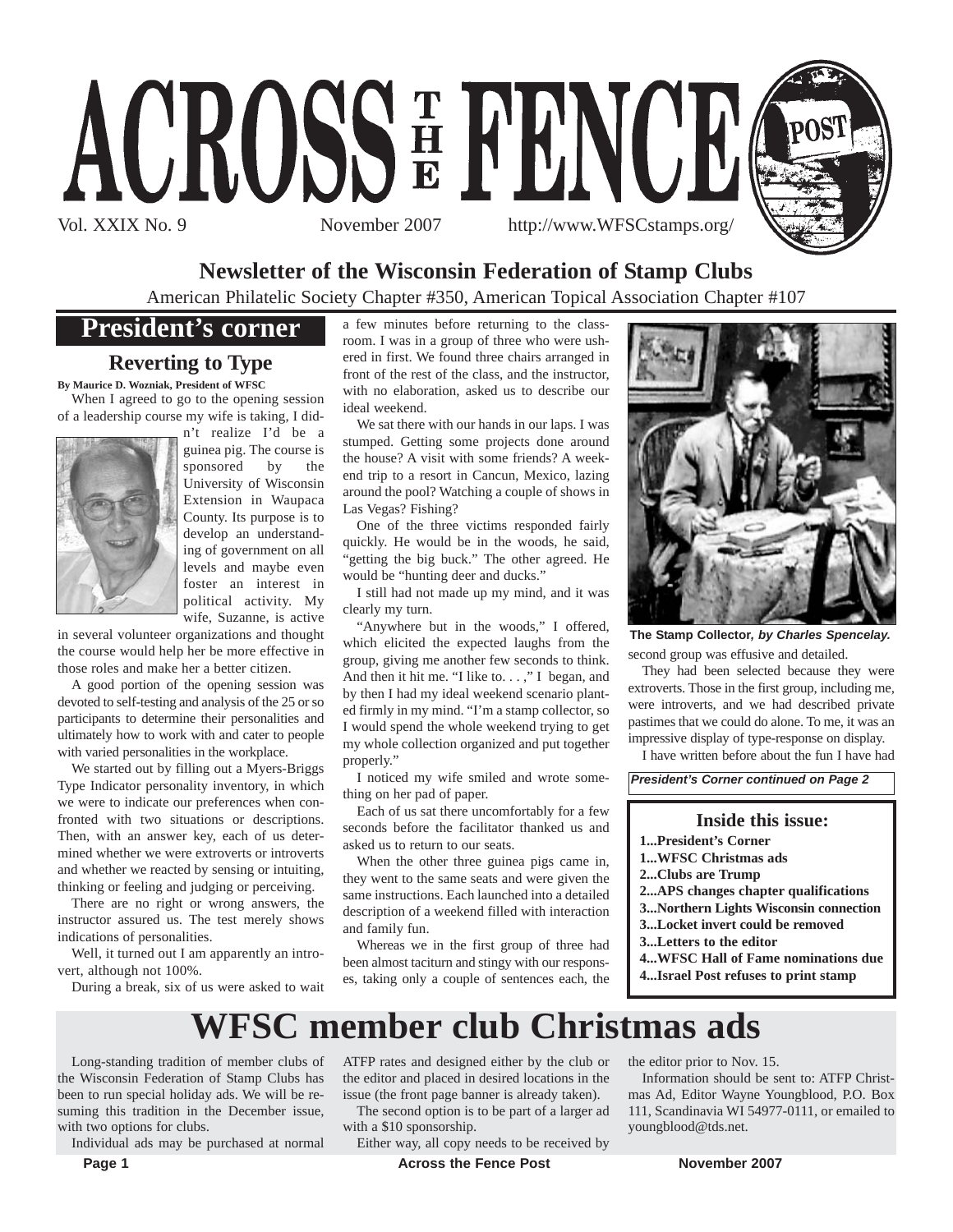## **Clubs are Trump**

**By Maurice D. Wozniak, President of WFSC**

In many ways, stamp dealers can be considered the backbone of philately, and several clubs have found ways to incorporate dealermembers and supporters into their clubs.

The **Central Wisconsin Stamp Club**, for example, holds its first-Thursday meeting in Stevens Point at a dealer's shop, JADECO Hobbies and Stamps.

"We have a number of dealer members who usually can be counted on to bring some goodies to sell to our members each meeting and also regularly bring auction lots," the **Rockford (Ill.) Stamp Club** newsletter noted. "These dealer members help make our club thrive by keeping members interested in new material." Editor Tim Wait asked dealers to provide biographical information so he could include profiles in the monthly newsletter.

**The Milwaukee Philatelic Society** newsletter regularly runs color photos and business cards of dealers who frequently take tables at shows and bourses in the area.

"These are the ladies and gentlemen who

*President's Corner, continued from Page 1*

immersing myself in my collection. The couple of times I have been able to haul boxes and albums away and set myself up for marathon sorting and mounting - with time out for meals on my own schedule -- have been truly enjoyable.

Introverts probably will understand. Extroverts? Maybe not.

joined our club and support our shows by being regulars as dealers," a recent newsletter edition proclaimed. "They are very dedicated to the hobby of stamp collecting. They go beyond the call of duty by contributing items for our youth table and stamp bucks auctions. They also sell discounted stamps to use for postage. Thanks."

### **Program ideas**

**American Topical Association Chapter 5** heard a presentation by member Judy Essig on her philatelic Red Hats exhibit. Her one-frame exhibit won the ATA's newly created Mary Ann Owens Novice Award at the national Topical Stamp Show in Irving, Texas, this year. It also won the American Association of Philatelic Exhibitors novice award.

Serge Logan, editor of the **Kenosha Stamp & Cover Club** newsletter, extolled the virtue of an American Philatelic Society slide program on "Designing the State Birds and Flowers Issue of 1982." The show recounts the work done by the father-and-son team of Arthur and Allen Singer. "This is a story you want to see," Logan said.

### **What others are doing**

**The Green Bay Philatelic Society** show, Baypex '08, will be held at the Midway Motor Lodge on Armed Forces Dr. in Green Bay, a new location.

GBPS newsletter Editor Clete Delvaux urged members to make sure information on themselves was correct before a members directory went to press.

# Wisconsin Federation of Stamp Clubs officers Across the Fence Post is the official publication of Stamp Clubs, Inc., a 5016

PRESIDENT Maurice D. Wozniak 1010 Berlin St. Waupaca, WI 54981 715-258-2025 berliners2@sbcglobal.net

### VICE PRESIDENT

Jim Stollenwerk (VP) 1020 Hazelwood Court West Bend WI, 53095

### **SECRETARY**

Pat Loehr 2603 Wauwatosa Ave, Apt. 2 Wauwatosa, WI 53213 (414)476-0530

### TREASURER

Paul T. Schroeder 1750 W. 5th Ave., Apt. F Oshkosh, WI 54902 920-426-2059

#### VP YOUTH DIVISION MaryAnn Bowman

P.O. Box 1451 Waukesha, WI 53187

### NE REGION VP

Al Marcus (maram@tds.net) Green Bay Phil. Soc. Northwoods Phil. Soc. (Iron Mountain) Outagamie Phil. Soc.

# Wisc. Postal Hist. Soc.

### EAST CENT. REGION VP Vern Witt

Fond du Lac Stamp Club Kettle Moraine Coin & Stamp Club Manitowoc Phil. Soc. Oshkosh Phil. Soc. Sheboygan Stamp Club

### SW REGION VP

Valerie Cook Badger Stamp Club Baraboo Stamp Club Janesville Stamp Club Monroe Stamp & Postcard Club Rockford Stamp Club

## SOUTH CENTRAL REGION VP Art Gaffney

stehlee@aol.com Waukesha County Phil. Soc.

### SE REGION VP Art Schmitz pescador@execpc.com

Am. Top. Assn. (Chap. 5) Belle City Stamp Club Kenosha Stamp & Cover Club North Shore Phil. Soc. (Milw.) Northwestern Mutual Stamp Club Polish American Stamp Club Wauwatosa Phil. Soc.

#### Art Petri

American Air Mail Soc. (Billy Mitchell Chapter) Germany Phil. Soc. (Chap. 18)

Italian American Stamp Club

Milwaukee Phil Soc.

#### CENTRAL REGION VP Gregg Greenwald

### bluebird@tznet.com

Central Wisc. Stamp Club Chippewa Valley Stamp Club Northwoods Stamp & Coin Club (Rhinelander)

Wisconsin Valley Phil. Soc.

**Page 2 Construction Exercise Server Across the Fence Post Construction November 2007** 

Hank Fox, a member of the **Rockford Stamp Club**, explained in the club newsletter that the \$2 Bobcat definitive stamp remains his favorite stamp because it reminds him of an experience while deer hunting in California. "I heard a rustling in the brush and was ready to shoot the deer I expected, when a big bobcat jumped out right in front of me, looked at me like, "What are you doing here?" and bounded away. Very pretty animal."

#### **\*\*\***

*Information for "Clubs Are Trump" is gathered from club newsletters. Please send newsletters to Maurice D. Wozniak, 1010 Berlin St., Waupaca WI 54981.*

## **APS changes chapter qualifications**

The board of directors of the American Philatelic Society adopted changes to rules governing free chapter memberships at its Oct. 23 meeting in Bellefonte, Pa..

Previously, a club had to have at least 12 members who were also APS members and comprise at least one-third of the total membership. Thus a club would either have to have 36 members or and extremely high percentage of APS members to begin to qualify for a free APS membership.

Under the new guidelines, clubs with fewer than 36 members may still qualify if at least five members are APS members and if they comprise at least one-third of the total membership. Thus, smaller clubs can qualify for free APS chapter membership.

Annual chapter membership forms must also be completed to maintain free membership.

the Wisconsin Federation of Stamp Clubs, Inc., a 501c3 non-profit organization. WFSC also is a life member of the APS (since 1953). For more information about WFSC, please contact the Central Office.

AFTP is published monthly September through April, and every other month May through August (10 issues per year). News of Wisconsin collectors, club news and gratis original philatelic features are welcomed. The editor accepts submissions in any format, but prefers email if possible. Editor reserves the right to make editorial changes to submitted copy.

material appearing in AFTP not carrying an individual copyright notice may be reproduced only by not-

for-profit organizations, provided the author(s) and AFTP receive credit or attribution. All materials carrying an individual copyright notice are the sole property of the author(s). Unless explicitly stated by an officer in conjunction with official WFSC business, opinions expressed by the editor or individual authors are not necessarily endorsed by the WFSC.

Submission deadlines for editorial and avertisingmaterials are for the 1st of the month preceding month of publication (i.e. Jan. 1 for Feb. issue).

All show calendar information, along with all other editorial matter and listings, should be sent to: Wayne L. Youngblood, Editor ATFP, P.O. Box 111, Scandinavia WI 54977-0111. (youngblood@tds.net) phone: 715-467-4416.

Advertising material and payment should be sent to Dave Carney, Advertising Manager, AFTP, P.O. Box 55, Kimberly, WI 54136-0055. (dcarneyl@new.rr.com) pnone: 920-687-9077. For a complete list of advertising rates and policies (display, classified and listings), request a copy from the advertising manager.

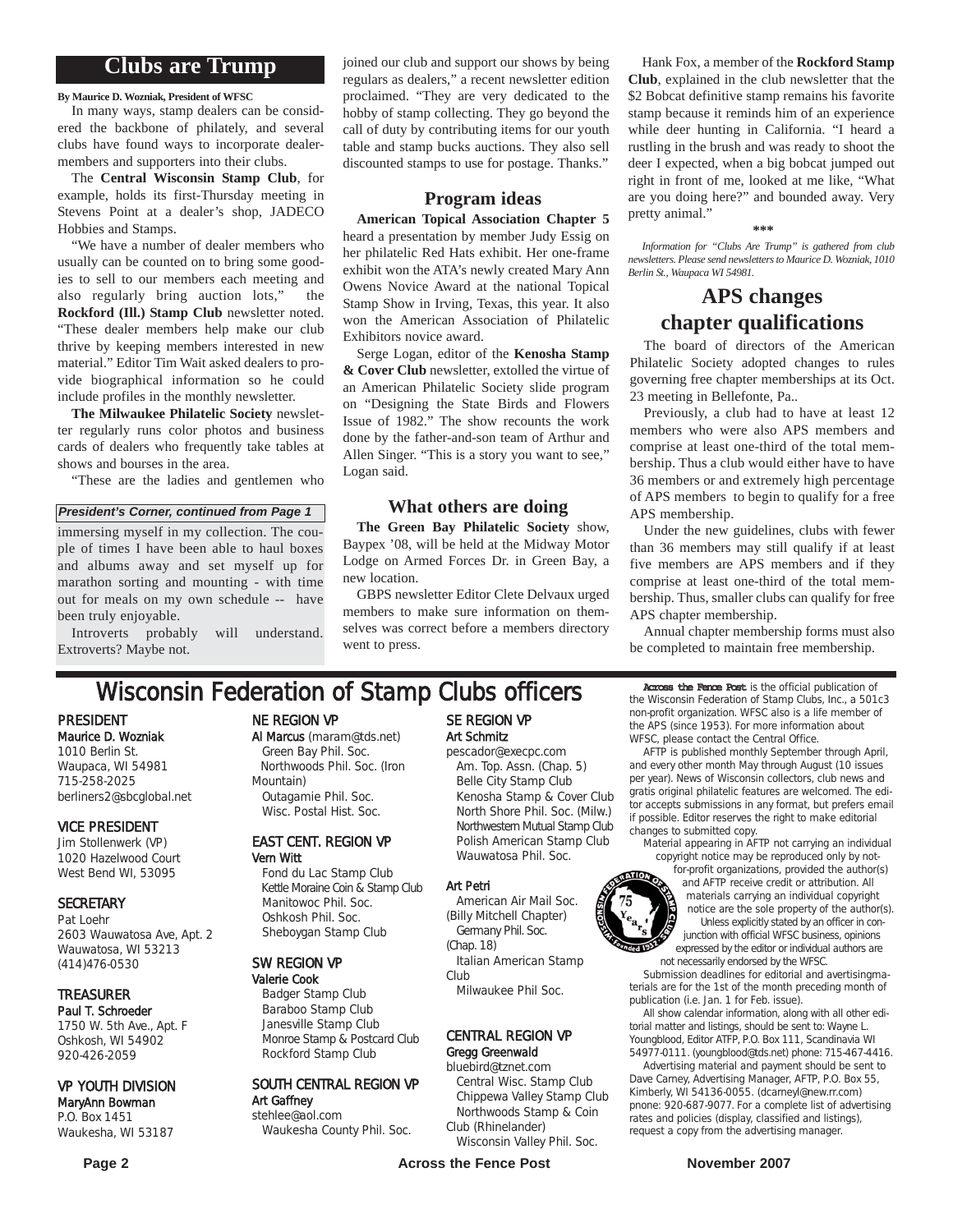# **Wisconsin connection found for recent Polar Lights stamps**

### *by James E. Byrne*

*Northwoods Philatelic Society* If you have a collection of Wisconsin-related philatelic material, you might want to include in it a full pane of the  $41¢$  Polar Lights stamps issued on Oct. 1, 2007. The very striking panoramic photograph of the aurora borealis, which spans the top of the pane was taken by LeRoy Zimmerman, a Wisconsin native.

Zimmerman was born in Oshkosh in 1940 and took up panoramic photography in 1967. In 1974 he moved to Alaska, where he now lives in Ester, an individualistic community which refuses to consider itself a suburb of Fairbanks, its larger neighbor. Being located north of the 64th Parallel and retaining some of the rural character reflecting its origins as a mining camp, Ester is a very good base from which Zimmerman can pursue his dual passion for the northern lights and panoramic photography. (Oshkosh, by comparison, is north of the 44th Parallel.)

The move by the United States Postal Service into the production of panes of 20 stamps with related design elements forming a frame around the stamps adds a dimension to collecting that many have ignored in the past. Topical and thematic collectors have long recognized the design components in the selvage of souvenir sheets, and some collectors have focused on the work of specific stamp designers or engravers. With small panes like the Polar Lights issue, the selvage art can add work by an additional designer, an additional thematic image that would have a place in a specialized collection, or even a different medium of art. On the northern lights pane, the borealis stamp is produced from a photograph by Fred Hirschmann of Wasilla, Alaska, and the australis stamp is from a photograph taken by Per-Andre Hoffmann of Manila, Philippines. Both are nicely framed by the selvage picture in a different, but related, photographic medium.



To collectors of Wisconsinrelated material, one attraction of the Polar Lights issue is the panoramic work of native son LeRoy Zimmerman. For all collectors, however, the pane is an invi-

tation to look differently and more widely at what can be collected in an age when new issues are expanding collecting possibilities by modifying the format in which postage is printed and sold.

# **Will famous "Locket Invert" be broken out of its case?**

It's no news at this point that the legendary so-called locket copy of the famous 24¢ inverted Jenny airmail failed to find a buyer in the May 18 Siegel Rarities of the World auction in New York City. The locket had received an \$80,000 bid but didn't meet the reserve. The stamp itself has a current catalog value of \$170,000 hinged, and \$200,000 mint neverhinged, as the stamp in the locket is believed to be.

The locket copy, in case you aren't familiar with the story, is a straight-edged, top-margin invert,

## **Letters to the editor:**

The **Janesville Stamp Club** Annual Exhibition and Bourse will be held on Feb. 10, 2008, at the Holiday Inn Express Convention Center; 3100 Wellington Place, Janesville WI 53545. It is located just off I-90 at the Hwy 14 East exit. The contact person is Gary Wentworth (608-756-1380) or email at wnstamps@aol.com.

Also, the Janesville Stamp Club held it's annual banquet at Sophias Restaurant in Beloit on Aug. 16th.

mounted back-to-back with a normal stamp inside a locket, which was a gift from Col. Edward H.R. Green to his wife Mabel Harlow, a former exotic dancer and prostitute. Green, of course, was the extremely quirky millionaire collector son of Hetty Green, who spent fortunes on his passion for stamps. This passion included the purchase of the entire pane of Jenny inverts for \$20,000 shortly after they were discovered.

The locket copy is significant for several reasons.

Good food and a great time was enjoyed by all attendees! Election of club officers will be at the Sept. meeting held at the Job Service building in Janesville on the third Thursday at 7:00P.M. All stamp collecters are invited to come and join our friendly group.

> *— Valorie Cook via email*

I always enjoy receiving *Across the Fence Post*. Thank you for the good efforts of you and your staff. Last month there was an insert



First, this is the first time the stamp has ever been offered for sale<br>First, this is the first time the  $\frac{1}{2}$  in its more than 80-year history in its more than 80-year history.

of Wisconsin stamp club information. In it, our **Fond du Lac club** was listed with an incorrect starting time. The Fond du Lac club meetings are held on the 3rd Wednesday of the month at 7:30 P.M. (not 7:00 P.M.).

Please make this change for the next publication of club information. Thank you.

*— Donald Kroes (member of Fond du Lac club)*

*Thank you for the correction! — Wayne*

Since the stamp was encased in the locket early on, it is probably one of the freshest and least tam-

pered-with stamps from the pane. Green is one of the most intriguing characters to have ever collected stamps. Since the locket copy is so closely identified with Green, it is, by its nature, one of the most significant position pieces from the pane and is readily identifiable.

Unfortunately, comments made to Scott Trepel of Siegel focus specifically on the stamp. Several individuals have even considered the idea of breaking the stamp out of the locket if it were to be purchased.

While it is easy to comment when one's money isn't on the line, the destruction of the locket would be a true loss. It is an icon of sorts that represents an important and colorful chapter in the lore of our hobby. Such an action would be akin to cutting a rare painting from its original frame to mount in something a little more modern.

Let's hope the ultimate buyer has the common sense to preserve this incredible item for what it represents to the hobby.